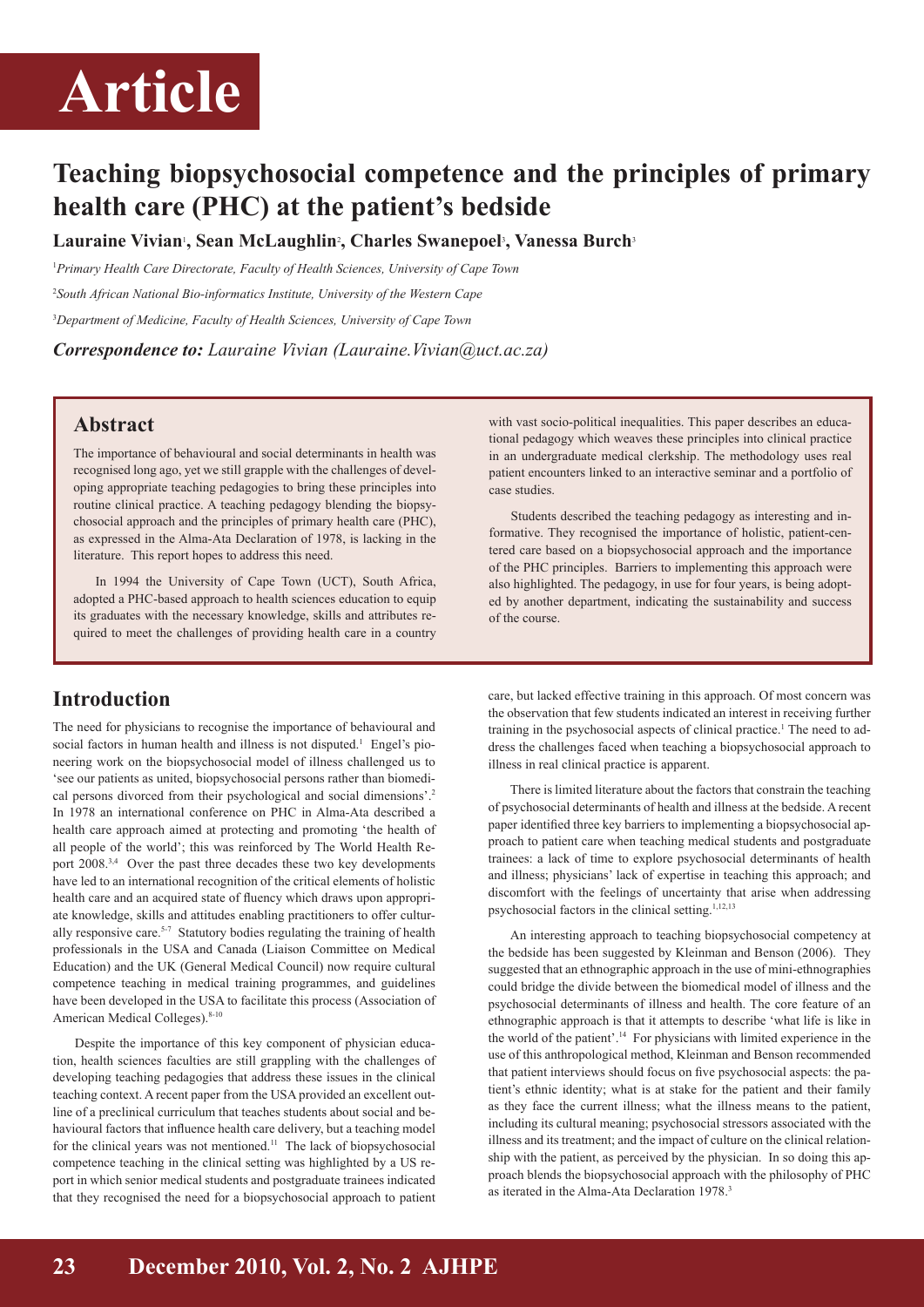# **Article Article**

In this paper we describe an educational strategy in which an anthropologist facilitates the use of the biopsychosocial model as expressed in mini-ethnographies to teach medical students a comprehensive and holistic approach to patient care at the bedside. We chose this setting because 'novices learn best to apply technical knowledge within skilled actions in rich, relevant contexts'.15 This context also reinforces the development of the professional identity of the student.

#### **Table I. Principles of primary health care**

- Promote equity and human rights in health care
- Display biopsychosocial and cultural sensitivity towards the patient
- Practise health promotion at the individual and population level
- Promote evidence-based health care
- Treat patients at the appropriate level of care
- Promote multiprofessional health care
- Promote broad intersectoral collaboration
- Encourage communities to assert their rights and interests
- Monitor and evaluate the efficacy, efficiency and equity of health services

## **Background**

In 1994, when the first democratic government of South Africa was elected, apartheid was abolished and the new government pledged itself to an equity-driven approach to health care. The foundations of this approach were embedded in the principles of PHC as laid out in the Declaration of Alma-Ata in 1978. With the advent of the new government in South Africa, the Faculty of Health Sciences at the University of Cape Town adopted a PHC-based approach to education in order to equip its graduates with the knowledge, skills and values necessary to meet the changing demands of health care in a country with vast social, political and economic inequalities. The faculty adopted a single definition of PHC as 'an approach to health care that promotes the attainment by all people of a level of health that will permit them to live socially and economically productive lives. PHC is health care that is essential; scientifically sound (evidence-based); ethical; accessible; equitable; affordable; and accountable to the community'.16 Nine key principles outlining the PHC approach, shown in Table I, were used to design a cross-disciplinary PHC theme spanning all six years of the MB ChB programme.<sup>17</sup> Within the PHC theme, three sub-themes were identified:

- culture, psyche and illness
- health promotion
- evidence-based practice.

The biopsychosocial model is the paradigm that 'enfolds' knowledge from different disciplines, and the ethnographic model has been incorporated into this approach to teach students a multidisciplinary approach to patient care. The purpose of the paper is to demonstrate how the biopsychosocial model has been interleaved in the teaching of PHC principles. We understand PHC to be a philosophy and approach, rooted in the mandate given in the Alma-Ata Declaration. Rather than PHC being a public health approach to medicine, the faculty embraces PHC as an interdisciplinary approach which should be implemented and function at all levels of the health system as an integrated approach.

Table II shows how these sub-themes were integrated into the preclinical and clinical courses offered in the programme. For the purpose of this paper we will restrict our focus to the 'culture, psyche and illness' sub-theme and describe how clinical teaching around this sub-theme was developed and integrated into a fourth-year medical clerkship at the University of Cape Town.

## **Course design**

The 'culture, psyche and illness' component of the PHC theme specifically focuses on four PHC principles: cultural sensitivity and the biopsychosocial model of illness; the role of multi-professional teams; intersectoral collaboration in health care provision; and pathways to care. In the first three years of the MB ChB programme the disciplines of psychology and anthropology teach students 'psychosocial' theory; this is integrated into the cases used in the problem-based learning curriculum adopted by the faculty in 2001. At this early stage students learn about the biopsychosocial model of illness and how to develop biographies drawn from mini-ethnographies and psychological narratives. All summative assessments in the preclinical years focus on learning objectives derived from both the basic sciences as well as the social sciences components of the integrated courses offered.

Fourth-year students rotate through a 12-week general medicine clerkship and are required to develop a portfolio of 32 patient encounters which must include mini-ethnographies for at least 15 patients interviewed. The ethnographies need to provide a description of the patient's experience of the illness from a personal and cultural perspective, the impact of the illness on their family, any psychosocial stressors related to the illness and any other points raised by the patient during the interview. The case histories also need to reflect on any other PHC principles relevant to the patient's health care experience. Students learn to construct these mini-ethnographies based on their prior learning and active participation in a 2-hour seminar centered on real patient encounters in a busy district hospital.<sup>18</sup>

The pedagogy, developed in 2005, commences with a ward round jointly conducted by a senior physician (VB) and a medical anthropologist (LV), who review newly admitted patients and select those who best demonstrate psychosocial and/or ethnocultural issues relevant to their illness experience and/or demonstrate other PHC principles important to their care. The anthropologist notes down the patient's details, the biomedical diagnosis, psychosocial and/or ethnocultural issues relevant to the illness presentation and other PHC principles relevant to the case. Medical students attending the ward round are then sent, in pairs, to interview the selected patients and any family present at the bedside. In a 20-minute interview they are expected to develop a mini-ethnography using the three-stage approach. Students are specifically instructed not to focus on the biomedical diagnosis, and an observational, empathic approach to the interview is stressed. An example of mini-ethnography is shown in Box 1. After completing the patient interviews students participate in a seminar (8 - 10 students) in which the patient ethnographies are presented and the anthropologist uses 'trigger questions' to focus the discussion on the PHC principles relevant to the patients interviewed. During the seminar particular emphasis is placed on the importance of a psychosocial, including ethnocultural, interpretation of illness from the patient's perspective.

### **Course assessment**

Each portfolio of fifteen ethnographies is assessed using a structured interview in which two cases are selected for discussion, focusing specifically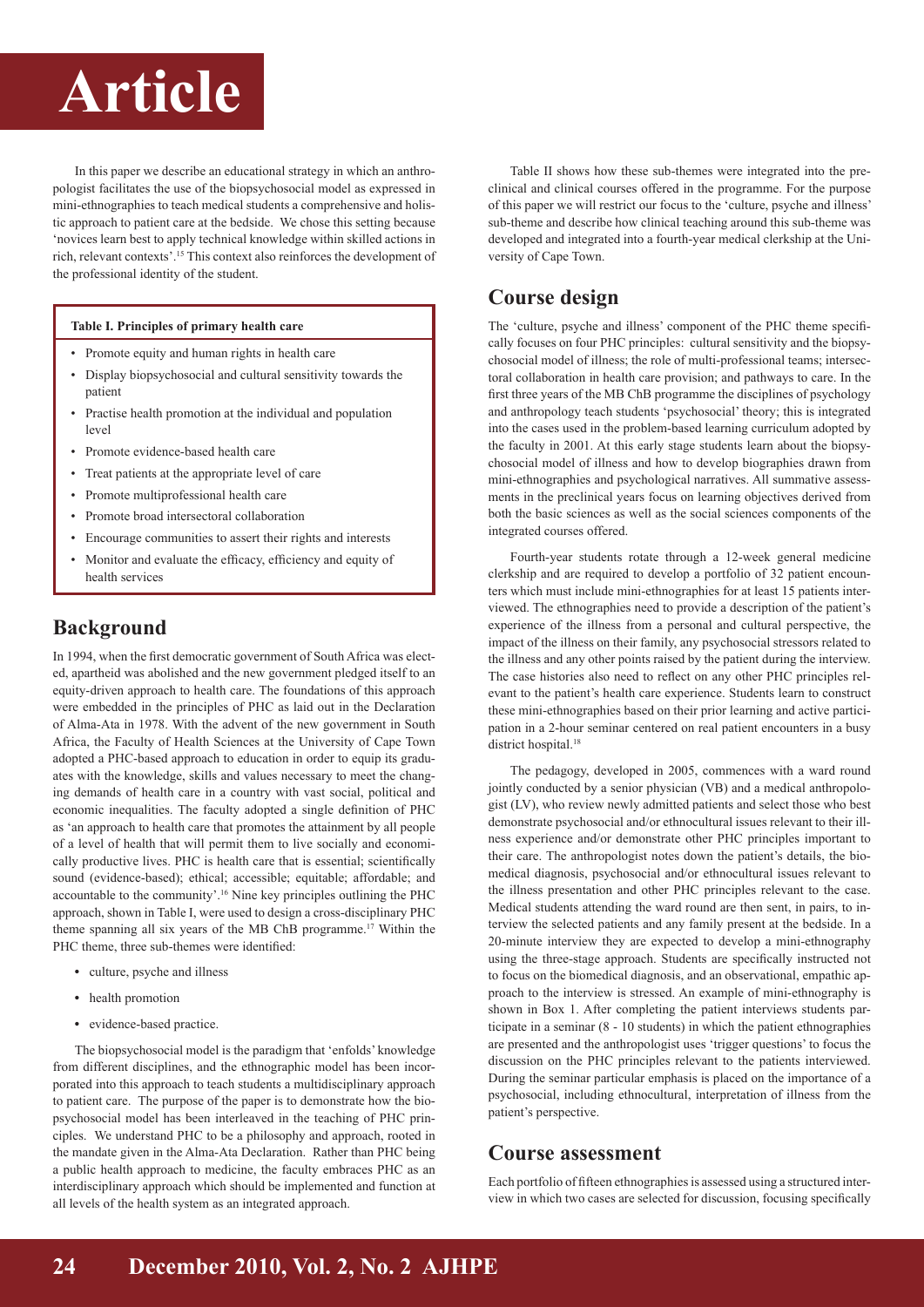# **Article**

| Table II. Components of the primary health care theme in the MB ChB programme at the University of Cape Town, South Africa |                                        |                                                                                                                                                                                     |  |
|----------------------------------------------------------------------------------------------------------------------------|----------------------------------------|-------------------------------------------------------------------------------------------------------------------------------------------------------------------------------------|--|
| Year of programme                                                                                                          | <b>Course name</b>                     | PHC theme focus within the course                                                                                                                                                   |  |
| 1st year                                                                                                                   | Becoming a Health Professional Part IA | The principles of PHC and the concept of a District<br>Health System                                                                                                                |  |
| 2nd year                                                                                                                   | Integrated Health Systems Part 1A      | Biopsychosocial and cultural issues; relevant PHC<br>principles                                                                                                                     |  |
|                                                                                                                            | Becoming a Doctor Part IA              | PHC and equity in global health; introduction to<br>evidence-based medicine                                                                                                         |  |
|                                                                                                                            | Becoming a Doctor Part IA              | Health promotion and the principles of developing<br>health education messages                                                                                                      |  |
|                                                                                                                            | Becoming a Doctor Part 1B              | Introduction to health promotion approaches and<br>behaviour, and health promotion ethics                                                                                           |  |
|                                                                                                                            | Special Study Modules                  | • Alternative medical practices, e.g. acupuncture                                                                                                                                   |  |
|                                                                                                                            |                                        | • Medical anthropology methods                                                                                                                                                      |  |
|                                                                                                                            |                                        | • Bringing medical practice to students                                                                                                                                             |  |
|                                                                                                                            |                                        | • Collaborative role of traditional healers in health<br>care, cultural beliefs and folk illnesses                                                                                  |  |
| 3rd year                                                                                                                   | Integrated Health Systems Part 2       | Biopsychosocial and cultural issues; relevant PHC<br>principles                                                                                                                     |  |
|                                                                                                                            | Becoming a Doctor Part 2A              | Causation and evidence                                                                                                                                                              |  |
| 4th year                                                                                                                   | Public Health                          | Introduction to PHC principles, specifically equity,<br>evidence-based practice and human rights                                                                                    |  |
|                                                                                                                            | Primary Health Care/Health Promotion   | Ethics of health promotion, including community<br>participation and partnerships; behaviour change<br>theories and health promotion approaches, planning<br>cycle process (models) |  |
|                                                                                                                            | Medicine                               | Teaching biopsychosocial competence and PHC<br>principles at the bedside                                                                                                            |  |
| 5th year                                                                                                                   | Primary Health Care Elective           | All PHC principles relevant to the setting of the<br>clinical attachment                                                                                                            |  |
| 6th year                                                                                                                   | Family Medicine                        | Evidence-based practice, health promotion, culture<br>psyche and illness                                                                                                            |  |

on psychosocial and/or ethnocultural issues relevant to the presenting illness and health care-seeking behaviour as well as other PHC principles demonstrated by the patient's health care experience. This portfoliobased interview forms part of a series of four portfolio interviews, each of 15 minutes' duration, in which a panel of examiners discusses cases from the portfolio relevant to primary health care, internal medicine, psychiatry and obstetrics. Each station uses it own scoring method based on the original model described by Burch and Seggie.19 The scores achieved at the medicine station and the PHC station both contribute to the final course mark for internal medicine in the fourth year.

## **Course requirements**

The course requires three core elements:

• A medical anthropologist who has sufficient social science expertise to critically analyse a patient's place in his/her larger community's social and cultural framework, its belief systems and biases. S/he needs to be able to make inferences about psychosocial factors relevant to the illness based on astute observation and verbal and non-verbal communication. The anthropologist should also be comfortable working in a busy clinical setting and must be able to probe prior knowledge and facilitate analytical thinking.

- Students who have sufficient social science and psychology theory to participate in a discussion of illness experiences, health-seeking behaviour and beliefs that are culturally bound. They also need to be familiar with the nine PHC principles described in the University of Cape Town curriculum, be able to perform a three-stage (biopsychosocial) patient assessment and have a broad overview of the socioeconomic and political determinants of health and illness in South Africa.
- A clinician who is familiar with the concept of ethnography and a three-stage patient assessment as well as the PHC principles described by the faculty. In addition, time needs to be apportioned to case identification on busy ward rounds. The latter is a particular challenge but the provision of holistic patient care informed by the PHC principles, as endorsed by the faculty, constitutes an essential part of student education at the University of Cape Town.

## **Course evaluation**

By 2009, a total of 590 students had participated in the course. We selected a convenience sample of 73 students in 2009 to provide anonymous written feedback about their experience of the interactive seminar sessions. Students are randomly assigned to groups in the fourth year of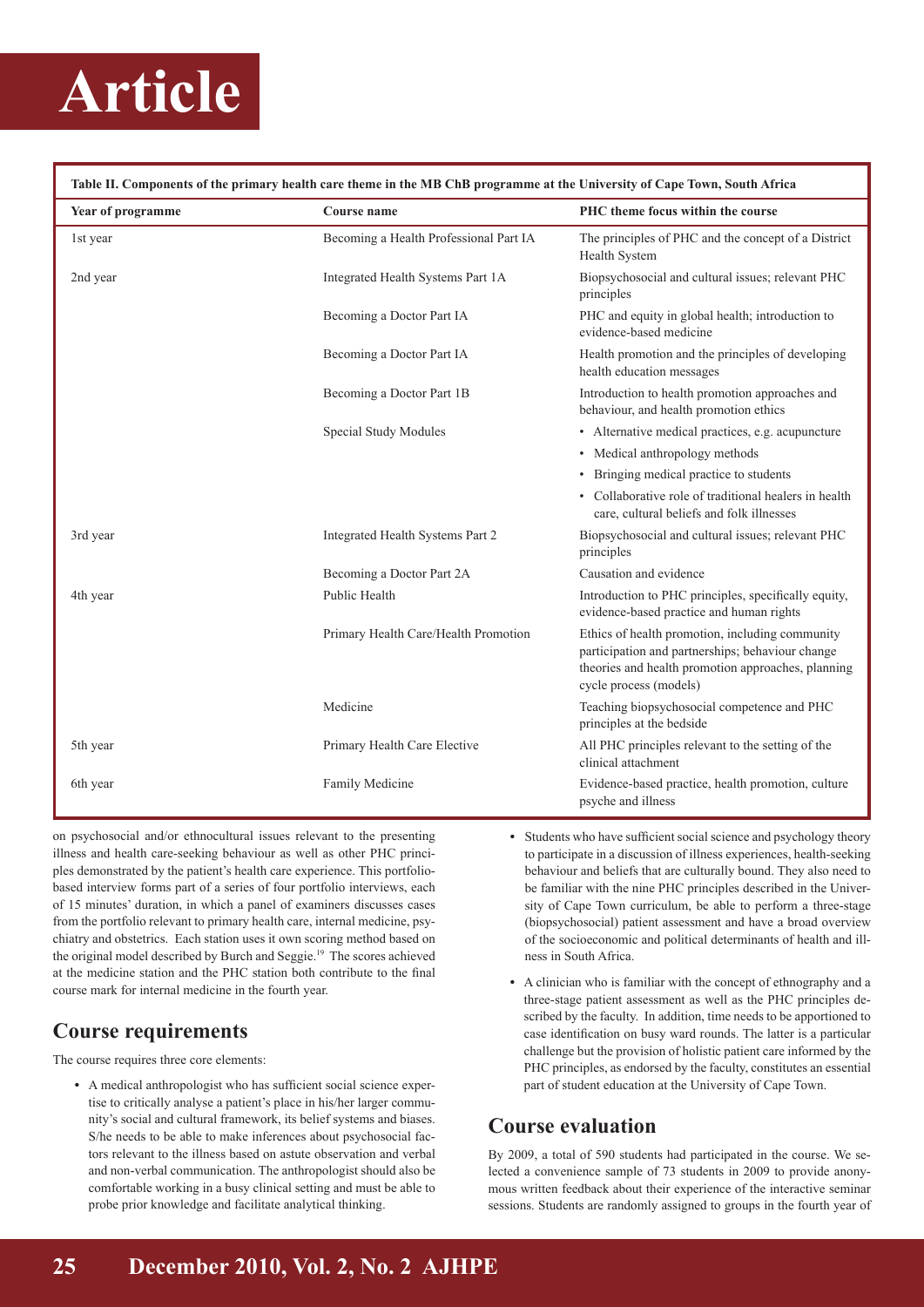

## **Box 1. Mini-ethnography based on a patient interview**

#### **Biomedical diagnosis provided by the senior clinician**

A 28-year-old Xhosa-speaking black African female presents with a crusting skin rash covering her entire body except her face. Skin scrapings confirm a diagnosis of Norwegian scabies. She also has a right pleural effusion due to active pulmonary tuberculosis (TB). Her previous medical history includes an episode of pulmonary tuberculosis in 2004 at which time she was told that she was HIV-positive. She has never attended an HIV clinic, does not know her CD4 count and is not receiving antiretroviral therapy.

#### **Personal context derived from the student interview**

She lives with her mother and brother and 'they don't know I am HIV'. She had two children but one was taken away by a traditional healer at the age of seven and the other child 'died from HIV' in 2004. She also says that she was raped by her stepfather when she was younger and says 'I tried to kill myself' three years ago. For the past three years she has been too weak to work and stays at home most of the day. She cannot apply for a disability grant because she does not have a birth certificate.

#### **Social context derived from the student interview**

She says that she has been too frightened to tell anyone 'about my HIV' because she is scared that her family will 'throw her out of the house'. She says she does not want to visit an HIV clinic because 'then everyone will know that I have HIV'.

#### **PHC principles relevant to the case discussion**

#### *Equity*

The HIV pandemic in South Africa raises major issues about equitable care for all infected patients. Public sector budgetary constraints and the scale of service required limit access for the poorest to basic primary care, which is overburdened and overcrowded. In this setting confidentiality is difficult to maintain and patients with HIV infection are often required to attend an 'HIV clinic', which automatically discloses their status to the broader community. In contrast, patients with health insurance have access to the best available care and confidentiality is easy to maintain.

#### **Intersectoral collaboration**

This patient needs a birth certificate so that she can apply for a temporary disability grant because she is not fit to work in her current state. Since she is only barely literate, the doctor looking after her in hospital will need to help her apply for the birth certificate from the Department of Home Affairs. Once she has a birth certificate she will be able to apply for a disability grant from the Department of Social Services. Once again she will require medical assistance with this application process.

#### **Multiprofessional health care**

This patient requires intensive counselling by an HIV counsellor to bring her to a point where she can accept her HIV status and seek appropriate health care. Ideally she should also be seen by a community psychiatry liaison nurse to determine whether she is still clinically depressed (previous suicide attempt) and whether she requires therapy for depression. She also needs to be seen by a doctor to be assessed for antiretroviral therapy and she needs to attend the local TB clinic for the next six months.

| Table III. Results of student evaluation of the interactive case-<br><b>based seminars</b> |                                                                                                                                                                                                                                                    |  |
|--------------------------------------------------------------------------------------------|----------------------------------------------------------------------------------------------------------------------------------------------------------------------------------------------------------------------------------------------------|--|
| <b>Categories</b>                                                                          | <b>Themes</b>                                                                                                                                                                                                                                      |  |
| Educational value of<br>seminars                                                           | Based on real patient encounters<br>Made learning more interesting<br>• Reinforced prior learning<br>Learnt from peers<br>Showed how to integrate PHC princi-<br>ples and biopsychosocial approach<br>Challenged perceptions and perspec-<br>tives |  |
| Personal benefits de-<br>rived from seminars                                               | Importance of good communication<br>$\bullet$<br>skills<br>Holistic approach to taking a history<br>Improved critical thinking skills<br>$\bullet$<br>Improved observation skills                                                                  |  |
| Importance of<br>biopsychosocial<br>approach to patient<br>care                            | Patient-centered<br>Holistic patient care<br>Improve patient care<br>Does not take too much time                                                                                                                                                   |  |
| Importance of PHC<br>principles in clinical<br>practice                                    | Applicable at all levels of care<br>Does not take too much time<br>Easily integrated into clinical practice                                                                                                                                        |  |
| Challenges to<br>implementing PHC<br>principles in clinical<br>practice                    | PHC principles not practiced by doctors<br>٠<br>Resource constraints limit holistic care<br>Doctors don't know about PHC prin-<br>ciples<br>A negative attitude to PHC                                                                             |  |

study and there was no reason to consider an element of systematic bias in the groups surveyed. The Research Ethics Committee of the University of Cape Town granted approval for this aspect of the project. Two open-ended questions were used to prompt student responses: (1) Did you benefit from the teaching methodology; and (2) What did you learn from the process?

The written responses were reviewed by applying the principles of thematic analysis.20 An open coding process was used to identify key responses and develop themes. The codes were reviewed and grouped into 21 themes. The raw data were then reviewed to ensure that no emerging themes were missed during the initial coding process. The coding process was verified by another researcher. The themes were then arranged into five categories empirically derived from the data. The five categories were:

- The educational value of the case-based seminars
- Personal benefits derived from participation in the case-based seminars
- The importance of a biopsychosocial approach to patient care
- The importance of PHC principles in clinical practice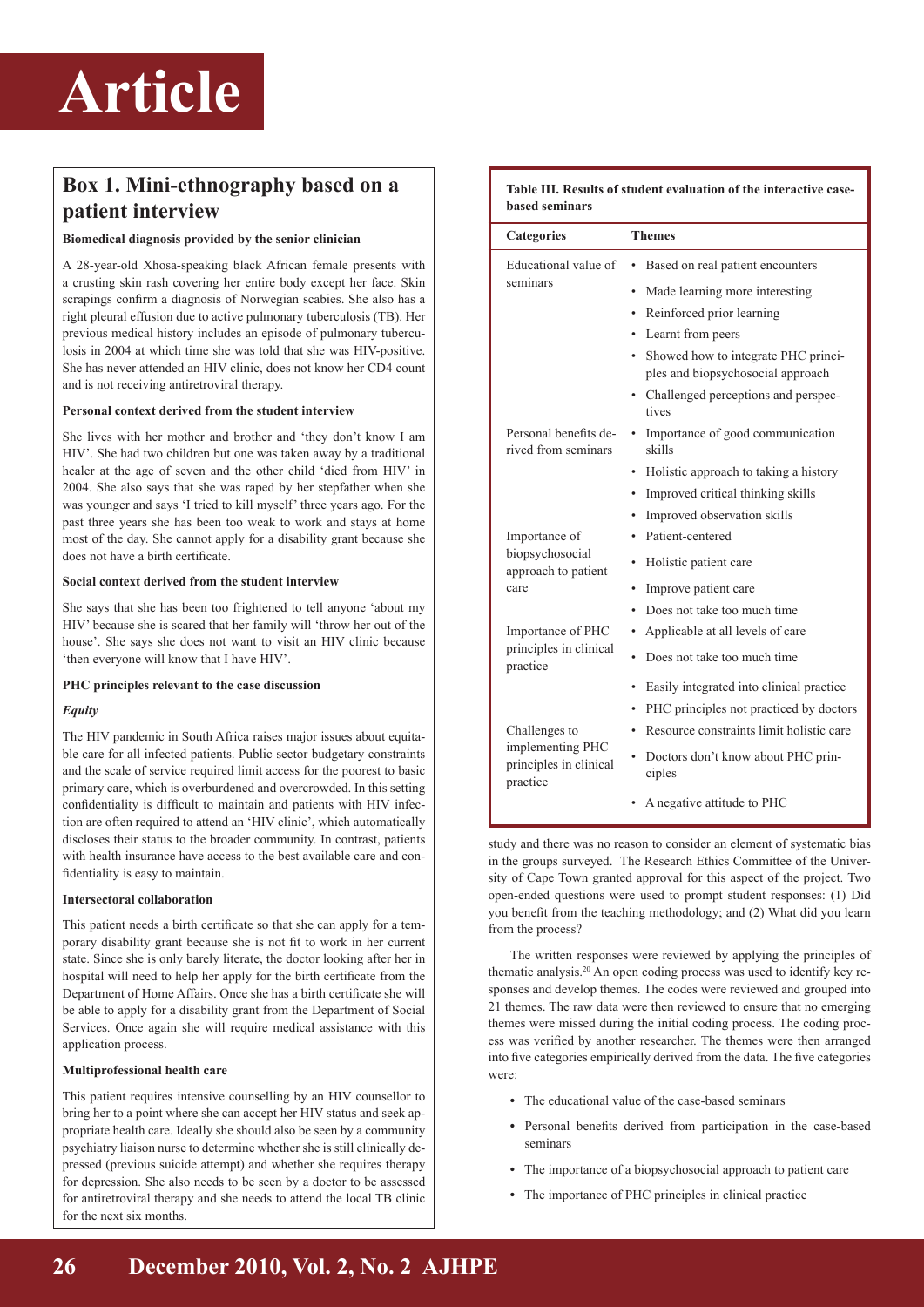

• Challenges to implementing PHC principles in clinical practice.

The results are shown in Table III and some examples of students' comments are listed in Box 2.

The feedback demonstrated that students enjoyed the interactive learning activity centered on real patient encounters. Their prior knowledge was reinforced and this also facilitated peer teaching. An unanticipated positive outcome of the seminars was a perception on the part of the students that other skills were also improved; these included communication, critical thinking and direct observation of the patient. The feedback received from the students made it clear that minimal extra time was required to apply the biopsychosocial model of illness to patient assessment and that the model was applicable at all levels of care, i.e. not only at the primary care clinics in the community. The students also felt that a patient-centered holistic approach was likely to improve patient care. Aside from all the positive comments, students also pointed out that there were challenges to implementing the PHC principles in clinical practice. These included the observation that clinicians did not routinely apply PHC principles to clinical practice in the teaching environment; resource constraints appeared to limit implementation of holistic care; a lack of understanding of PHC principles by clinicians and a negative attitude towards PHC by some clinicians and students.

## **Box 2. Quotes from student feedback**

**Educational value of seminars:** 'Yes, the approach of letting students go to the ward and practise and actually bring back the information puts the student in the situation of actually taking into consideration not only the history and diagnosis but also the family and social situation, including education and doctor-patient relationships.'

**Importance of biopsychosocial approach to clinical care:** 'Lots of issues have to be considered when seeing a patient. It is very important to look at the biopsychosocial circumstances of a person so that the best possible treatment can be given. PHC is very important in assessing the patient completely and ensuring that we do our jobs efficiently.'

**Importance of biopsychosocial approach to clinical care:** 'Culture and psyche play an important role in illness and the outcomes thereof; therefore we as health practitioners need to pay special attention to these issues. Also how the system operates plays an important role. It can assist or hinder the process.'

**Importance of PHC principles in clinical practice:** 'I learned that PHC principles are actually quite easily integrated into general medicine – it really takes only a few minutes to ask them PHC-related questions that are extremely essential in the diagnosis, and probably the treatment of the patient as well.'

**Importance of PHC principles in clinical practice:** 'I learnt that PHC principles apply to all patients in some way; that dealing with the primary health care issues at hand can actually help in the recovery process of patients and assist in health promotion.'

**Challenges to implementing PHC principles in clinical practice:** 'It is very easy to do the medical approach to the patient, as we learn from our superiors. We need to remind ourselves that we are treating patients and not diseases. It would be nice to have a way of reminding students of this on a regular basis.'

**Personal benefits derived from seminars:** 'I learnt that taking a few minutes in a history-taking consultation to ask some important questions can give imperative insight into the patient and their needs.'

## **Sustainability**

This project, in place since 2005, demonstrates the feasibility of using a combined approach of case-based seminars and a portfolio of patient ethnographies to teach biopsychosocial competence at the bedside. Based on the current success of the course it is being extended to include a paediatric clerkship in the fifth year of the MB ChB programme, thereby further increasing student exposure to key principles of PHC and a biopsychosocial approach to health care. This will reinforce transfer of these skills to other clinical settings. Furthermore, the Education Development Unit in the faculty has recognised the need to teach clinician educators about the principles of PHC, including a biopsychosocial approach to clinical care. A teaching module focusing on these aspects has been included in the faculty development programme for clinician educators working in the University of Cape Town-affiliated teaching hospitals.

### **Conclusion**

This paper demonstrates that the principles of PHC and a biopsychosocial approach to patient care can be taught at the bedside using ethnographic methods. Not only is the method feasible and sustainable, but the students readily perceived the educational benefits and broader implications of the skills learnt.

The integrated approach described in this paper casts the net much wider than cultural competence since it also incorporates the relevant PHC principles contained in the Declaration of Alma-Ata. These principles have not received enough emphasis in the current literature, which mostly focuses on ethnocultural competence and to some extent on socioeconomic and political factors as relevant to developing country immigrants living in developed world countries – so-called transnational competence.5,21

The benefit of bringing a medical anthropologist to the bedside to teach medical students about the broader aspects of health care that lie outside the strict biomedical approach is not widely appreciated. As can be seen from our work, clinicians and anthropologists can bring complementary aspects of health care together in a seamlessly integrated manner without the need for clinicians to learn about the finer details of anthropology or for anthropologists to learn about biomedical diagnoses. Indeed, the combined approach led by a clinician emphasises the importance of a holistic approach to patient care and directly addresses the misconception that learning about the psychosocial components of a patient's illness is 'soft science'. This addresses Astin *et al*.'s three barriers to implementing the biopsychosocial approach by allocating dedicated time in clinical settings where students and clinicians have to engage in an often uncomfortable discourse on holistic care.<sup>1</sup> Our feedback data show that students recognised the importance of the comprehensive model of health and illness. As one student commented: 'I think this method is more practical, less "airy-fairy" and less idealistic (my early perception of PHC)'.

The major limitation of this study is that it only reports student perceptions about the educational value of this approach to bedside teaching. A study is being designed to evaluate the impact of this learning experience on the routine clinical practice of students in subsequent years of study. The relationship between the latter and student performance in the final examination will also be evaluated. We do not report the summative assessment results of student performance in the oral assessment (OSCE).

The need to take the biopsychosocial model of patient assessment and a PHC-driven approach to treatment plans to the bedside is long overdue. This paper makes a contribution to the literature by describing a simple strategy which advances interdisciplinary and complementary approaches to health care and provides students with authentic learning